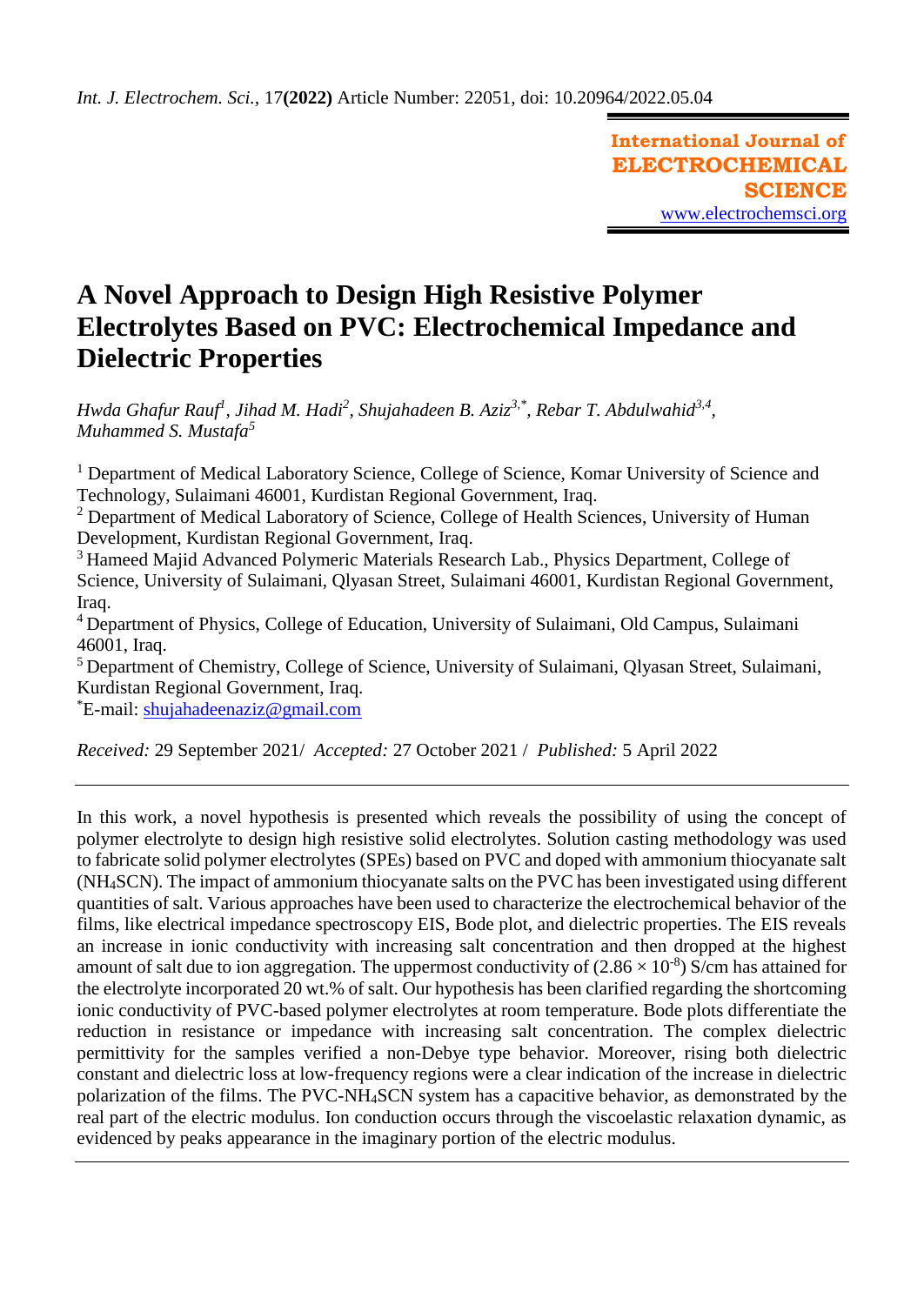**Keywords:** High resistive polymer electrolyte; PVC; Impedance; ammonium salt; dielectric properties.

## **1. INTRODUCTION**

Over decades, polymer electrolytes (PEs) have been widely investigated by researchers across the world due to their significance in theoretical studies and possible application in many areas such as electrochemistry, polymer chemistry, inorganic and organic chemistry [1]. Electrochemical devices such as electrochromic display devices, energy conversion units like batteries and fuel cells, supercapacitors, photochemical solar cells, and sensors have all employed polymer electrolytes [2, 3]. The development of polymer electrolytes with excellent ionic conductivity is a vital objective in polymer research field [4]. Researchers have been fascinated by the preparation of solid polymer electrolytes (SPEs) due to their superior properties like weighing less, leak-proofed, and dryness [5]. In addition, SPE has been employed like a crucial material in a variety of solid-state electrochemical systems. To fabricate the SPEs, an inorganic salt is dissolved in the chain of polar polymers, which provides a path for free ions to make the polymers ionically conductive [6]. Poly (vinyl chloride) (PVC) as a host polymeric material is one of the most popular options due to its ease processing, cost-effectiveness, high affinity for solvents, and also its excellent mechanical and thermal properties. In addition, PVC has been found to be compatible with a wide range of additives [7]. The existence of the electron donor atoms in polymeric chain structure allows the formation of the polymer-salt complexes, which is crucial for a polymer to act as an ionic conductor. In the PVC polymer, chlorine atoms are present, and their lone pair of electrons enables solvation of inorganic salts, resulting in the development of a conductive ion solution [8, 9]. However, the main drawback of PVC-based polymer electrolytes is their low ionic conductivity using ammonium based-salts. This is caused by reproducing of ammonium salts via interaction between chlorine atom of the PVC with cations from the salt.

Several methods have been conducted to improve ionic conductivity, as well as electrochemical stability of the polymers-based electrolytes, so as to enhance their use in electrochemical device applications at room temperature [10]. Inorganic salts, particularly ammonium salts, can be used to solve the conductivity issue of SPE for energy device applications [11]. The tiny size ion, such as  $Li<sup>+</sup>$ , has been widely used; nevertheless, it is highly polluting due to its non-biodegradability and high cost [12]. Furthermore, ammonium-based salts are frequently employed in the generation of polymer electrolyte systems due to their capacity to obtain high ionic conductivity, while maintaining good compatibility and thermal stability [13]. Numerous studies have shown their excellent polymer electrolyte characteristics, for instance ammonium thiocyanate (NH4SCN) [14], ammonium iodide (NH4I) [15], ammonium chloride (NH<sub>4</sub>Cl) [16], ammonium nitrate (NH<sub>4</sub>NO<sub>3</sub>) [17], and ammonium fluoride (NH<sub>4</sub>F) [18]. Furthermore, an electrolyte including NH<sub>4</sub>SCN salt requires less amount of energy to breakdown the ionic bonds, attributing to its low lattice energy of 572 kJ/mol compared to the above-mentioned salts. Correspondingly, the cation  $(NH_4^+)$  and anion  $(SCN^-)$  radius for the NH<sub>4</sub>SCN has found to be 151 picometers and 213 picometers, respectively. The provided anions and cations of the dissolved salt are recombined throughout solvent evaporation. This could be attributed to their higher electrostatic force than cations and functional group of the host polymer. On the other hand, the smaller ionic radius is significant for improved intercalation into the layered cathode structure [19]. In this work a solid polymer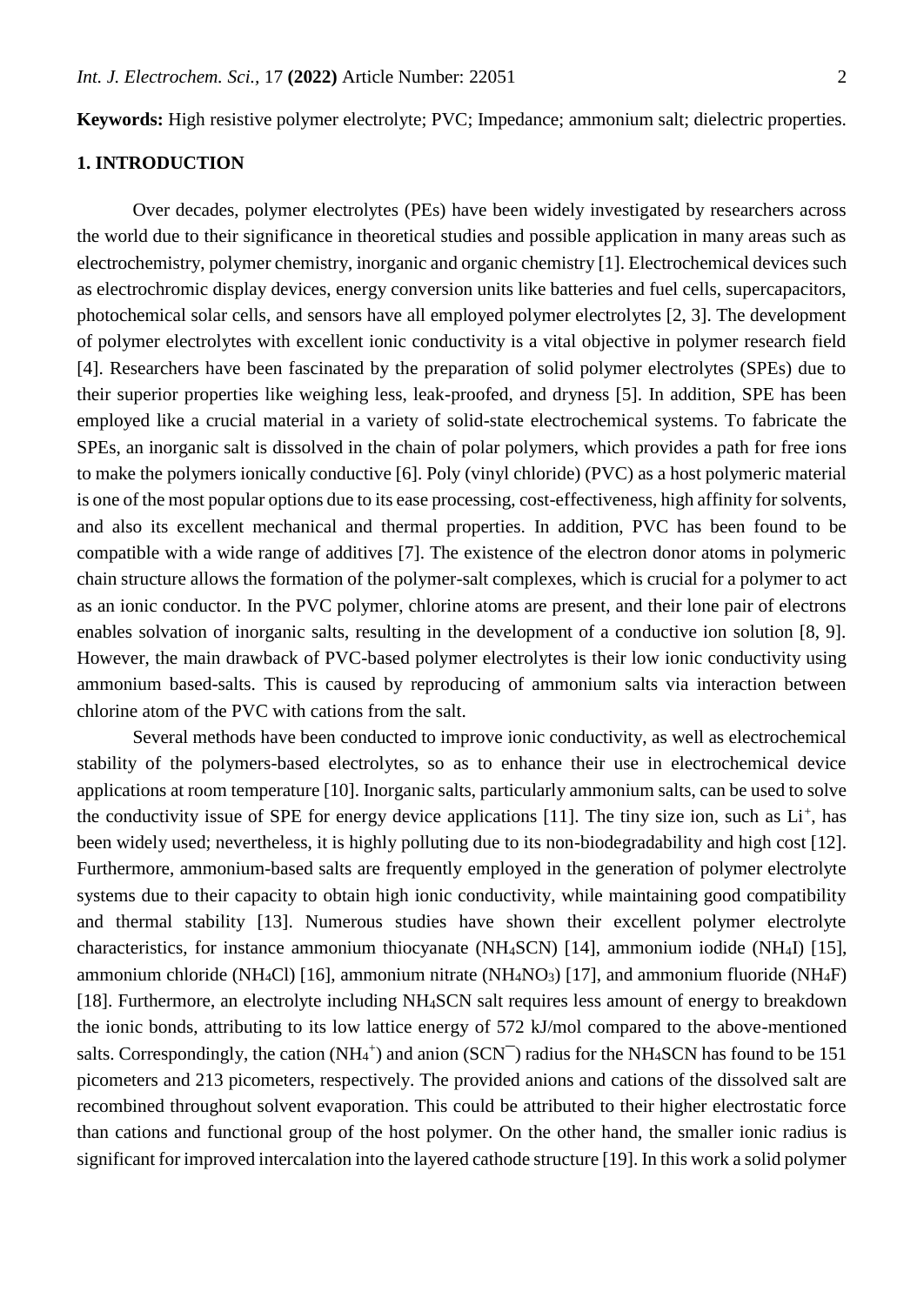electrolyte (SPE) is prepared by dissolving NH4SCN salt in the PVC host polymer, and this combination is scientifically called polymer electrolyte regardless of its conductivity performance. The results illustrates that the prepared polymer electrolyte systems have some free ions with little movement, which means that the medium can be called an electrolyte. Due to the limited free ions and restricted movement of these ions within the system the electrolyte has shown high resistive values. To our knowledge this is due to the major role of (Cl-) functional group on the sites of the PVC backbone, which is very actively attract the free cations of any salts (including NH4SCN) dissolved in the PVC host polymer. Based on the results shown in later sections, the concept of polymer :salt system can be used to fabricate high resistive solid electrolytes.

#### **2. EXPERIMENTAL DETAILS**

## *2.1. Materials*

Polyvinyl chloride (PVC) with relatively high molecular weight of (~233,000 g/mol) was used as the polymeric host material. Ammonium thiocyanate (NH4SCN) salt was employed as the ionic sources. Tetra hydro furan (THF) with 99.9% of purity was used like a solvent. Sigma-Aldrich (Kuala Lumpur, Malaysia) provided all of the aforementioned chemicals, which were utilized directly with no further purification.

#### *2.2. Preparation of films*

To prepare the PVC-based solid polymer electrolyte, five individual systems were fabricated. For each system, 1 gram of PVC was dissolved in 50 mL of tetra hydro furan (THF) for ~1 hour at room temperature. Then, various quantities of ammonium thiocyanate (NH4SCN) salt were added to the individual samples. The solutions were stirred continually by means of magnetic stirrer so as to obtain homogenous mixtures. The salt quantities were varied from 5 to 25 wt.% in steps of 5%. The electrolyte samples were codded as PVCNH1, PVCNH2, PVCNH3, PVCNH4, and PVCNH5 for PVC containing 5 wt.%, 10 wt.%, 15 wt.%, 20 wt.%, and 25 wt.% of the (NH4SCN) salt, respectively. Eventually, the solutions were then poured into several dry and clean glass petri dishes, enclosed by filter paper to avoid contaminants. Then, allowed to gradually evaporate at ambient temperature until free-solvent PVC based SPE films were produced.

#### *2.3 Characterization techniques*

An LCR meter (HIOKI 3531 Z Hi-tester, Japan) linked to a computer was used to measure the impedance of the manufactured films. To ensure an excellent contact, the manufactured samples were sliced into tiny circular films with its diameter of (2 cm) and then placed between two electrodes of stainless steel (SS) under spring pressure. At room temperature, the measurements were taken at frequencies ranging from 50 Hz to 1 MHz. The complex impedance  $(Z^*)$ , real, and imaginary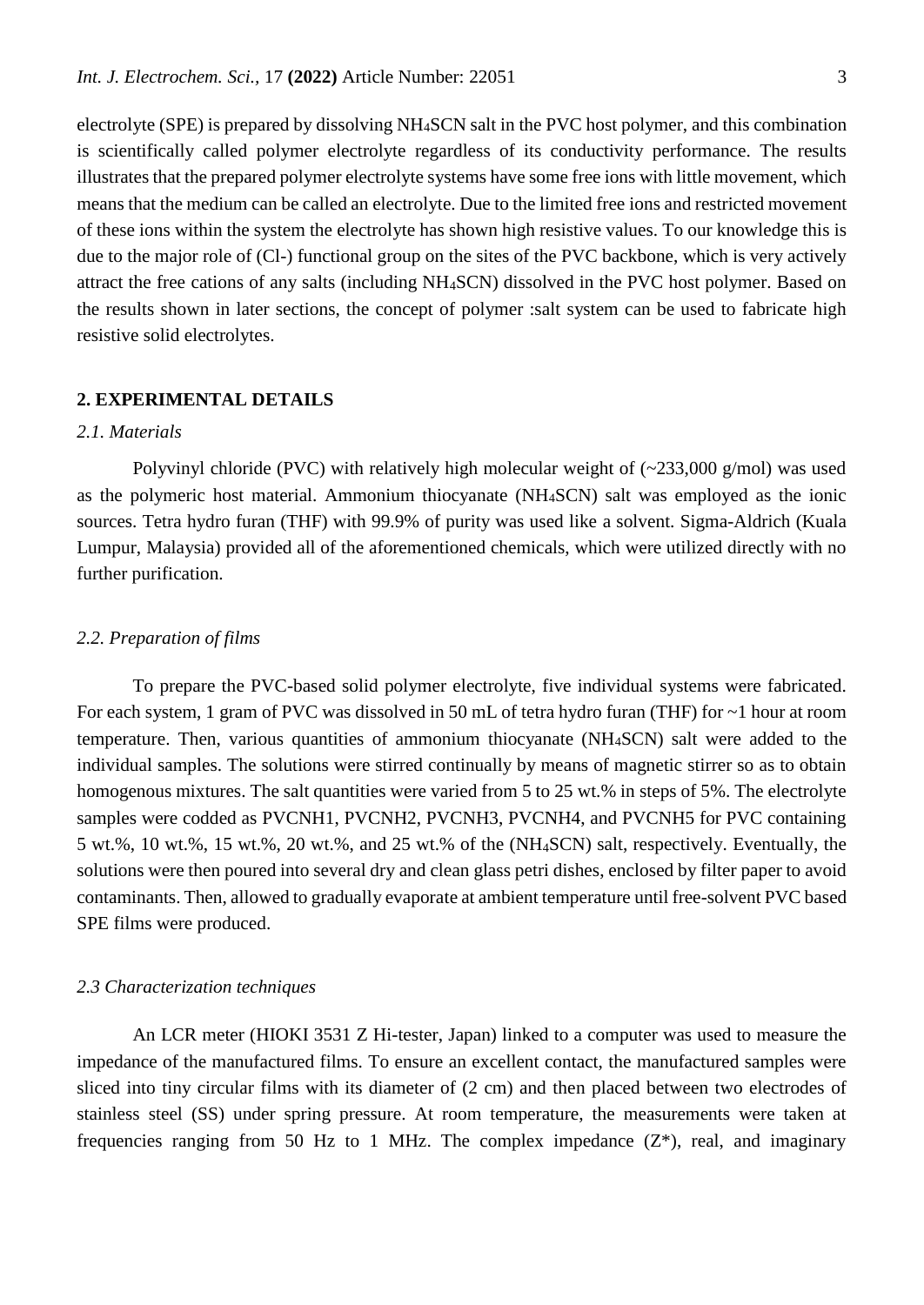components (Z', and Z") were calculated and shown as a Nyquist plot of (Z' against Z"). As a result, the bulk resistance  $(R_b)$  was calculated by intersecting the Nyquist plot with the real axis.

#### **3. RESULT AND DISCUSSION**

#### *3.1 Impedance spectroscopy*

As a member of an advanced material class, polymer electrolytes were frequently used in devices. Electrical impedance spectroscopy (EIS) is essential for investigating the electrical characteristics of a wide variety of polymeric electrolyte materials. It is also an effective method for evaluating the ionic conductivity of novel materials utilized in energy storage systems. **Figure 1 (a-e)** depicts the plots of impedance spectroscopy for the PVCNH based electrolyte systems. In general, impedance responses are describing a half-circle in the low-frequency areas while high-frequency regions exhibit a straight line [20-22]. These reaction ranges are related to ion conduction in the electrolyte's bulk and the effect of electrode polarization, respectively. In general, in an impedance plot, the semicircle is a parallel combination of bulk resistance  $(R_b)$ . Therefore, the straight line is equivalent to a capacitive element with the intersection on the real axis as an  $(R_b)$  in series [23, 24]. In this work, there is only a semicircle without spike at a 20 wt.% of salt content, while other samples displayed no semicircle, and the data have been shifted towards the Y-axis. This means that the system almost has capacitor behavior with high resistivity. As a result, lower room temperature ionic conductivity is obtained. Previous works have stated that the PVC host-based polymer electrolyte without blending possess low ionic conductivity. The main reason is due to its functional group (i.e., chlorine atom) attached to the chain. Our hypothesis regarding the low ionic conductivity has been clarified in **Figure 2**. The chlorine atom reacts with the cations of the salt (i.e., NH<sub>4</sub><sup>+</sup>), which leads to reproducing the salt of ammonium chloride (NH<sub>4</sub>Cl) salt. In this case, it is difficult for the cation to transport from one functional group to the next, resulting in a decrease in ionic conductivity. Therefore, the conductivity cannot be improved with the addition of ammonium thiocyanate, resulting in just a semicircle, which appeared in the impedance plot. The following equation was used to compute the DC ionic conductivity of the PVC-NH4SCN systems based on the  $(R_b)$  value and sample dimensions [25-27]:

$$
\sigma_{dc} = \left(\frac{1}{R_b}\right) \times \left(\frac{t}{A}\right) \tag{1}
$$

Here, *A* denotes the area of the electrodes, and *t* represents the thickness of the sample. In polymer-based electrolytes, ionic conductivity has strongly relied on the effectiveness of the number of ion carriers and their mobility. The effective number of ion carriers depends on the rate of dissolved ion concentration. Ionic mobility is enhanced by the segmental motion of the polymer chain in a polymer electrolyte, which is generated by the dissolution of ions in the polymer [28, 29].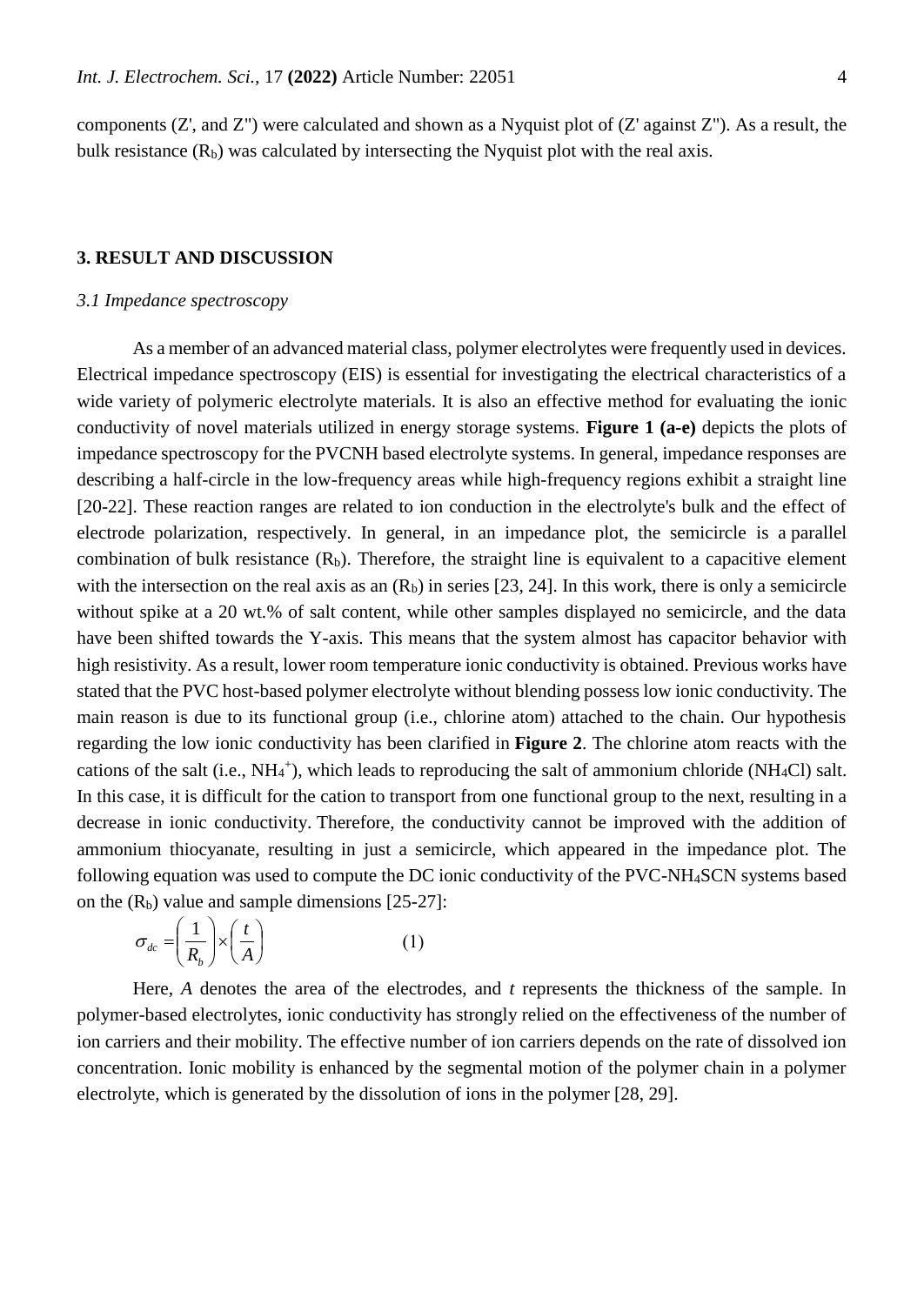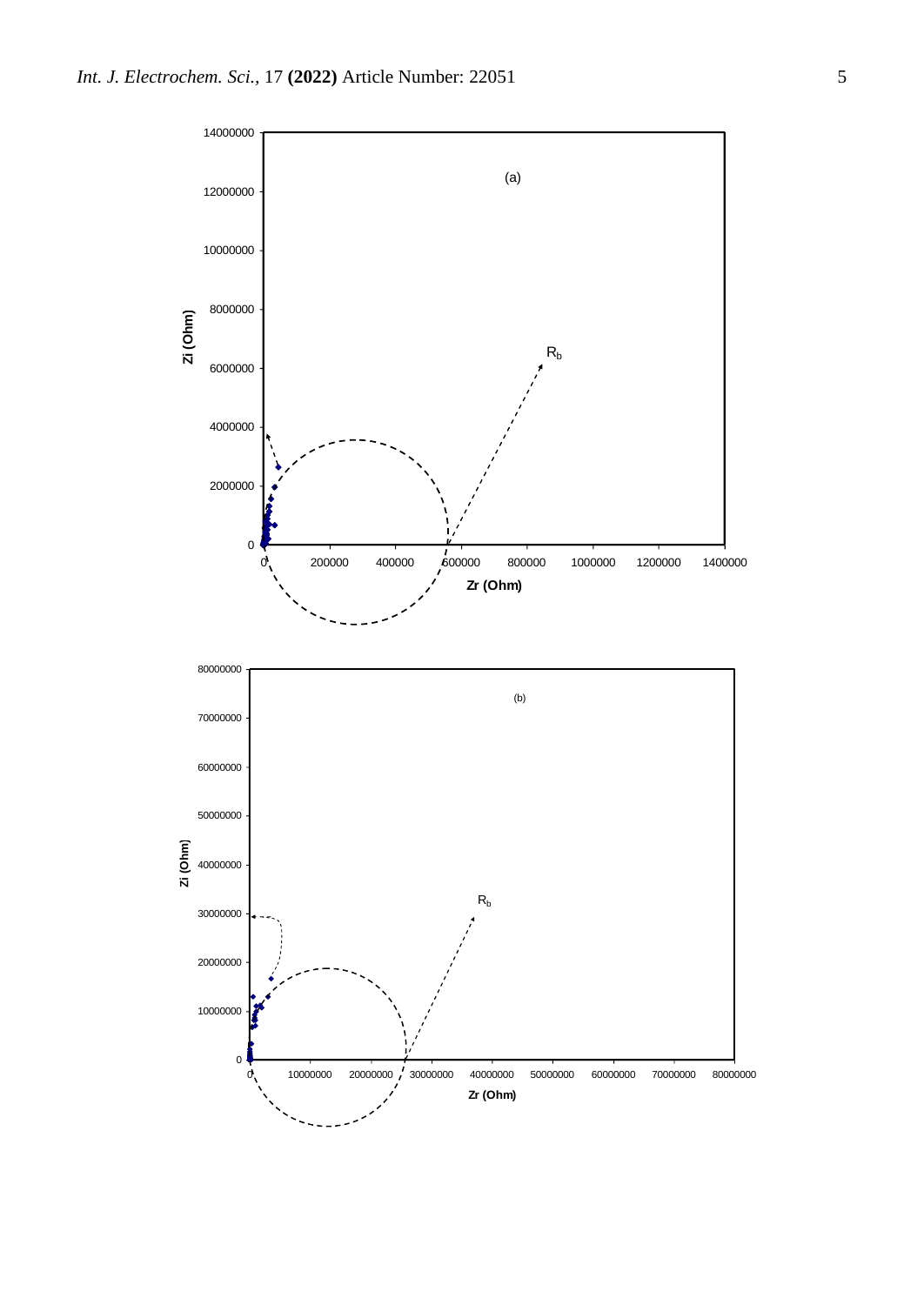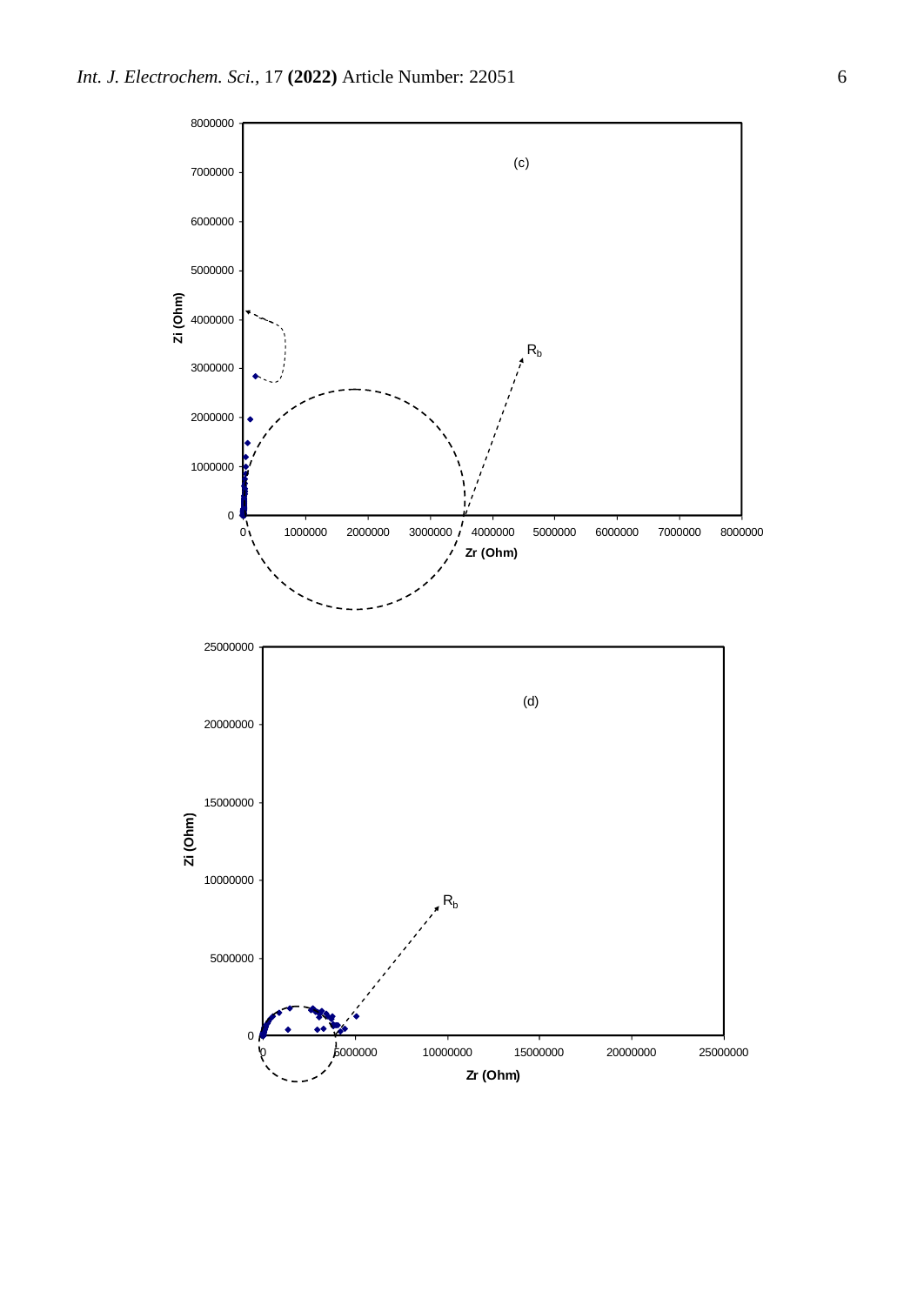

Figure 1. Impedance plots for the PVC samples (a) PVCNH1, (b) PVCNH2, (c) PVCNH3, (d) PVCNH4, and (e) PVCNH5.

From the above equation, the ionic conductivity is obviously greater for lower bulk resistance value, and the uppermost ionic conductivity was obtained for the electrolyte incorporated with 20 wt.% of NH<sub>4</sub>SCN salt. **Table 1** summarizes the  $(\sigma_{dc})$  ionic conductivity for the PVCNH electrolyte films. It can be noted that the ionic conductivity is increase with the increment of the salt content up to 20wt.% of NH4SCN, while it drops beyond the 20 wt.%, attributing to the blocking effect or immobile polymer chains [30]. Our previous study [7] for the glycerol plasticized system of PVC-NH4SCN displayed the highest ionic conductivity of  $\sim 10^{-6}$  S/cm, which could be due to the effect of glycerol plasticizer that provides more channels for ions to comfortably move through the polymer matrix. A comparable result of ionic conductivity has documented by Muhamad [31], for the solid polymer electrolyte system of PVC-NaI.

**Table 1**. Room temperature dc ionic conductivity for the PVCNH-based solid polymer electrolyte.

| <b>Sample designation</b> | $(\sigma_{dc})$ Ionic conductivity S/cm |
|---------------------------|-----------------------------------------|
| PVCNH1                    | $2.15 \times 10^{-8}$                   |
| PVCNH <sub>2</sub>        | $4.57 \times 10^{-10}$                  |
| PVCNH <sub>3</sub>        | $3.27 \times 10^{-9}$                   |
| PVCNH <sub>4</sub>        | $2.86 \times 10^{-8}$                   |
| PVCNH <sub>5</sub>        | $2.72 \times 10^{-9}$                   |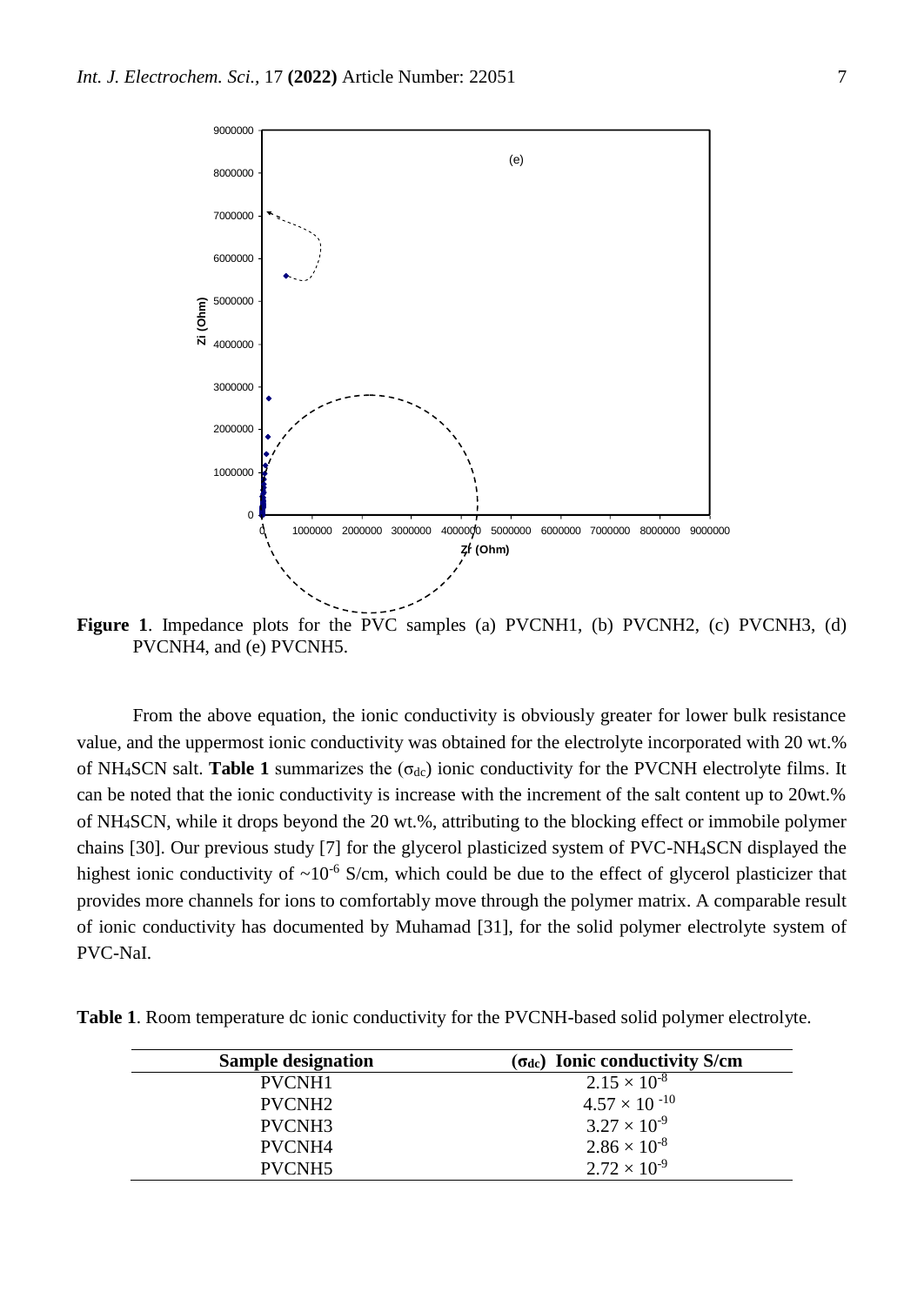

**Figure 2**. Interaction between PVC host polymer and NH4SCN salt.

Furthermore, studying the Bode plot supports the previous explanation and recommended a half circle for Nyquist plots. **Figure 3** presents the Bode plot for the PVCNH based solid polymer electrolytes at room temperature. Typically, the Bode plot possess three distinct regions that are capacitive (low frequency plateau), high frequency charge transfer regions, and diffusion (i.e., inclined region), as demonstrated by earlier studies [32]. In this work, the Bode plot clearly shows three distinct areas. The capacitive behavior is assigned to the plateau area at low frequency, while the charge transfer areas and diffusion have corresponded to the plateau region at the intermediate frequency. The semicircle is connected with ion transport in the amorphous area of electrolytes, and the spike is referred to diffusion contribution, as shown in impedance plots [33, 34]. As demonstrated in **Figure 3,** the charge transfer resistance declined with increased amounts of the NH4SCN salt. In the Bode plot, the low-frequency dispersion area is attributed to ion diffusion, whereas the high-frequency area is assigned to charge transport resistance. These outcomes highlight that the prepared polymer electrolytes exhibit high resistivity. Generally, electrolyte is considered as the heart of many energy storage and energy conversion devices such as battery, supercapacitor, solar-cell, fuel cell, etc. From a physics standpoint, producing polymer electrolytes with relatively high dc ionic conductivity is very important. From the chemists' one, it is vital that the films possess low charge transfer resistance [35, 36]. However, due to the high resistive behavior of the prepared electrolyte, it is not eligible for energy related application. Nevertheless, this so called highly resistive electrolyte can be employed in fabrication of electrolytic resistors, which has many applications sensors industry [35].

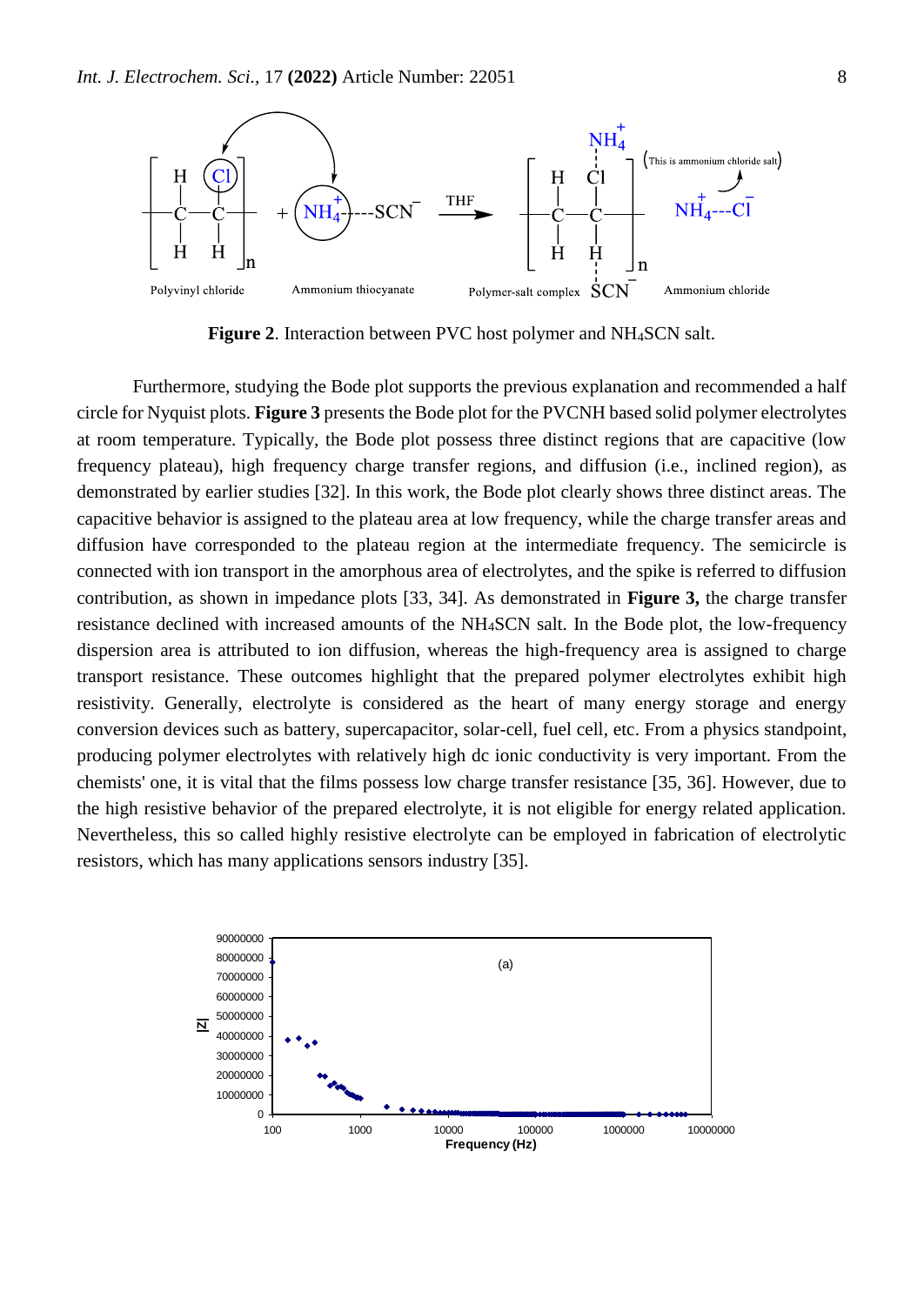

**Figure 3**. Bode plots for the PVC containing (a) PVCNH1, (b) PVCNH2, (c) PVCNH3, (d) PVCNH4, and (e) PVCNH5.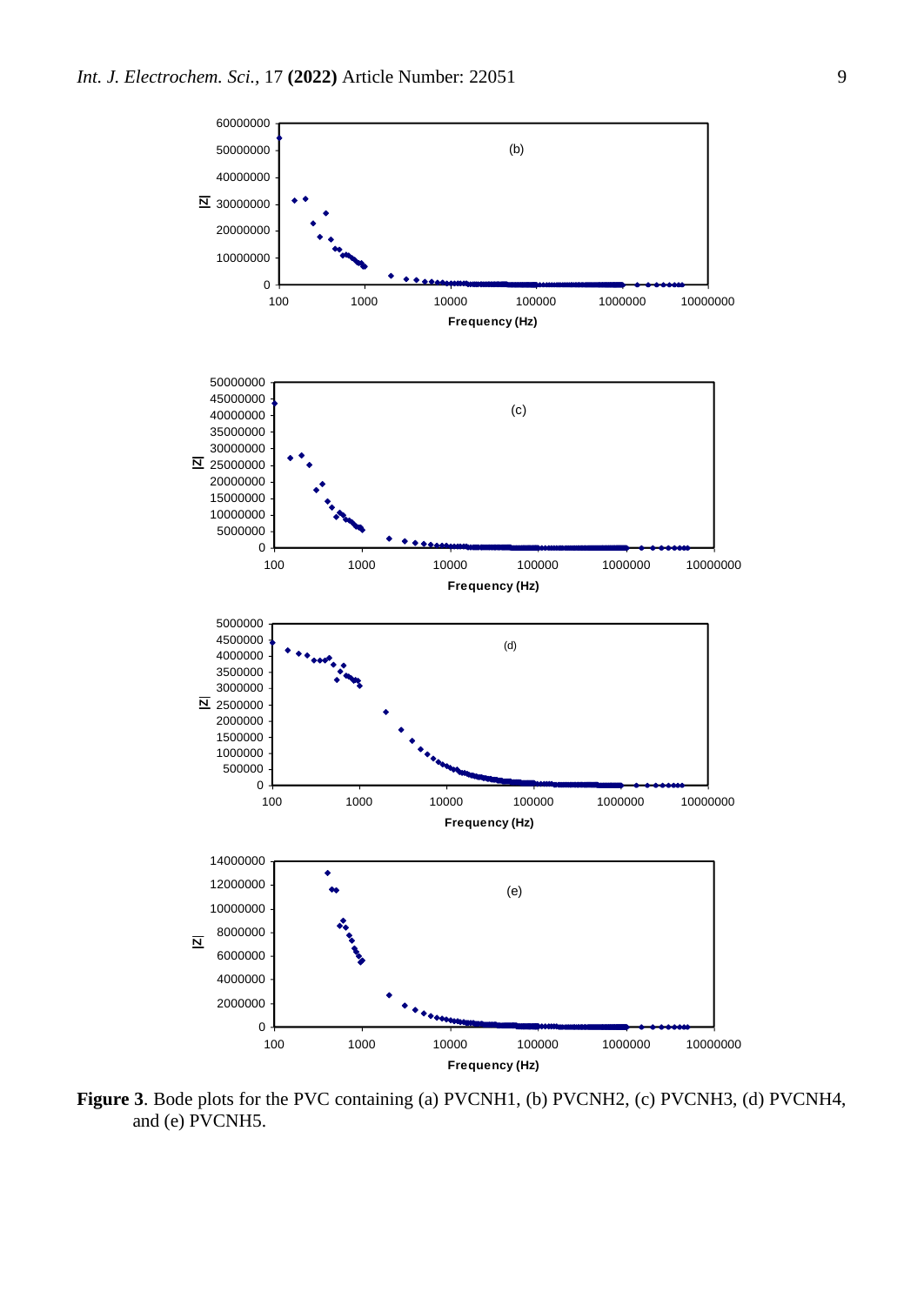#### *3.2 Dielectric properties*

The electrical characterization including, dc ionic conductivity, dielectric permittivity( $\varepsilon$ \*), and electric modulus study (*M\**) are crucial for comprehending the ionic transport mechanism. Ionconduction in solid polymer electrolytes is considered the heart of electrochemical devices. In terms of storing and losing electrical energy, the dielectric constant and loss (ε′ and ε″) have been characterized. **Figures 4 and 5** display dielectric constant (ε′) and (ε″) against frequency for the PVCNH electrolyte systems, respectively [37-40]. The following relations were used to figure out the  $(\varepsilon')$  and  $(\varepsilon'')$  values:

$$
\varepsilon' = \frac{Z''}{\omega C_{\circ} (Z'^2 + Z''^2)}
$$
(2)  

$$
\varepsilon'' = \frac{Z'}{\omega C_{\circ} (Z'^2 + Z''^2)}
$$
(3)

Where,  $C<sub>o</sub>$  is denoting the capacitance, and  $\omega$  stands for the angular frequency, which is provided by ( $\omega = 2\pi f$ ) and ( $\varepsilon_o A/t$ ), correspondingly.  $\varepsilon_o$  denotes the free space permittivity. It should be highlighted that the PVCNH4 film has the greatest dielectric constant at a low-frequency area. It may be related to a polarization of the electrodes as well as space charge influence. The increase of dielectric constant is reflecting the increased charge carrier densities and amorphous area of the system [41]. The amplification of the values, therefore, increases with the increment of the salt concentrations and verifying that the charging and ionic mobility in the films are increased. Moreover, both  $(\varepsilon')$  and  $(\varepsilon'')$ values are decreased with the increment of frequency and recorded their optimum values at low frequencies. This is showing the effect of polarization owing to ions accumulated close to the electrodes, and dipoles at high dispersion frequency regions do not respond to the field variation [42-45].



**Figure 4.** Dielectric constant (ε′) versus frequency for the PVCNH electrolyte samples.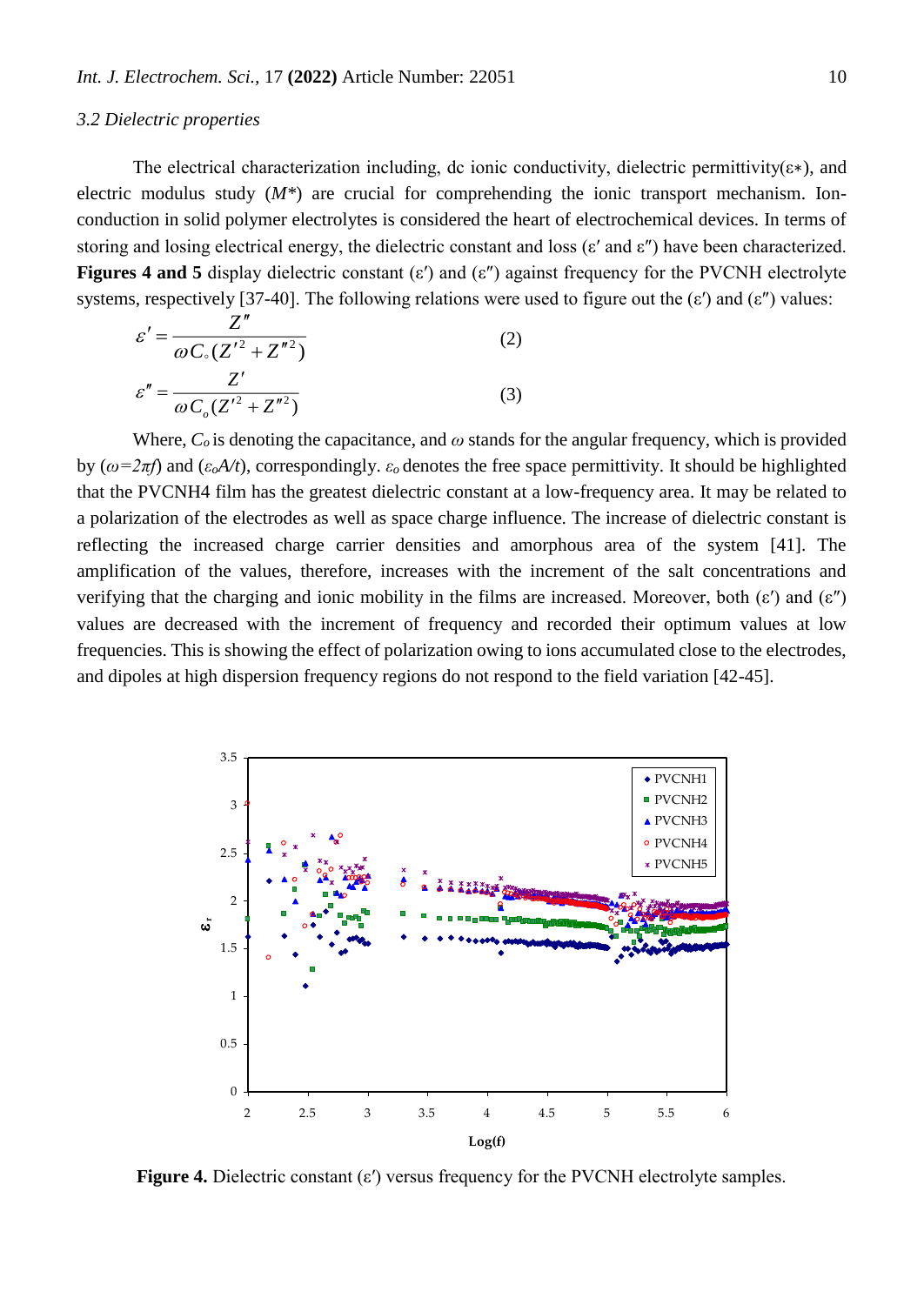

**Figure 5.** Dielectric loss (ε″) versus frequency for the PVCNH electrolyte samples.

Another crucial electrical parameter that has to be investigated is the electric modulus study. Aids through the electric modulus includes the understanding of bulk relaxation in low frequency regions. Thus, such a typical issue can be solved using electric modulus formalism like the charging injection phenomenon, the polarization of electrodes, and conditional impacts which they are tending to confuse relaxation in an exhibition of dielectric permittivity [46, 47]. **Figures 6 and 7** display the real  $(M_i)$  and imaginary  $(M_r)$  components of the electric modulus  $(M^*)$  for the PVCNH samples, respectively. Transformed real and imaginary components were used to attain the electric modulus formalism. The real  $(M_r)$ , and imaginary  $(M_i)$  components of the electric modulus  $(M^*)$  were determined via the following relations [48-50]:

$$
M' = \frac{\varepsilon'}{(\varepsilon'^2 + \varepsilon''^2)} = \omega C_o Z''
$$
\n
$$
M'' = \frac{\varepsilon''}{(\varepsilon'^2 + \varepsilon''^2)} = \omega C_o Z'
$$
\n(4)\n(5)

As it is clear from the figures, the  $(M_r)$  values drop with decreasing frequencies until they hit zero, indicating the eliminating of the polarization. However, the  $(M<sub>r</sub>)$  increases with the increment of frequency. This might be due to the fact that the relaxing process takes place at different frequencies. The perceived diffusion is basically as of conductivity relaxation over a wide range of frequencies, suggesting the presence of relaxation time associated with a loss peak in the imaginary part of modulus study [51]. The higher capacitance caused by the polarization effect (PE) has indicated by lower values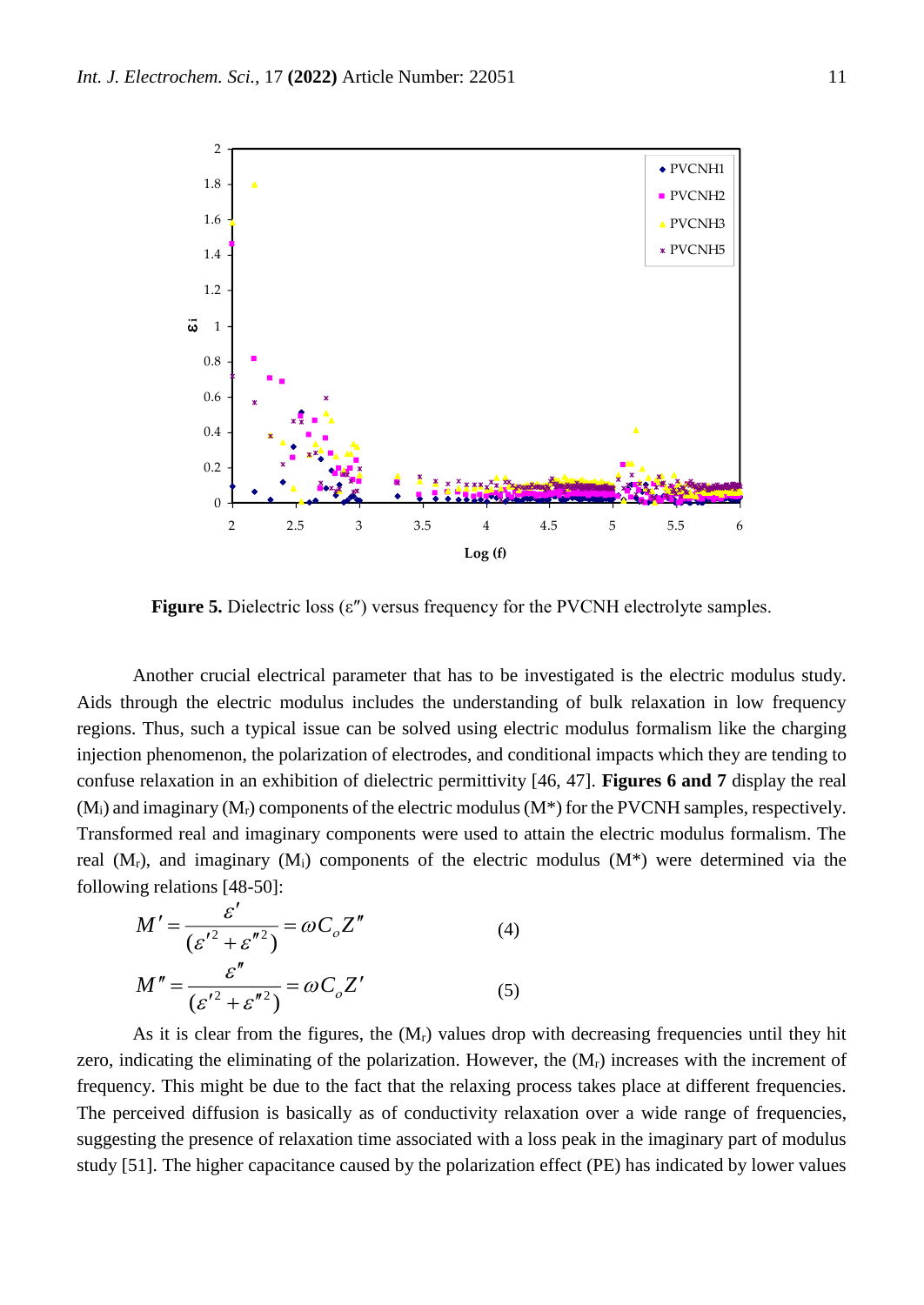of the (Mi) at lower frequencies. Therefore, the presence of peaks in the imaginary part of modulus verified that the PVCNH electrolyte systems are ionic conductors. Furthermore, the charge of ions moved across coordinated sites of the polymer electrolyte in the areas of the low-frequencies, resulting in conduction in the polymer electrolyte [52].



**Figure 6**. Real part (M<sub>r</sub>) of electric modulus spectra versus frequency for the PVCNH samples.



Figure 7. Imaginary part (M<sub>i</sub>) of electric modulus spectra versus frequency for the PVCNH samples.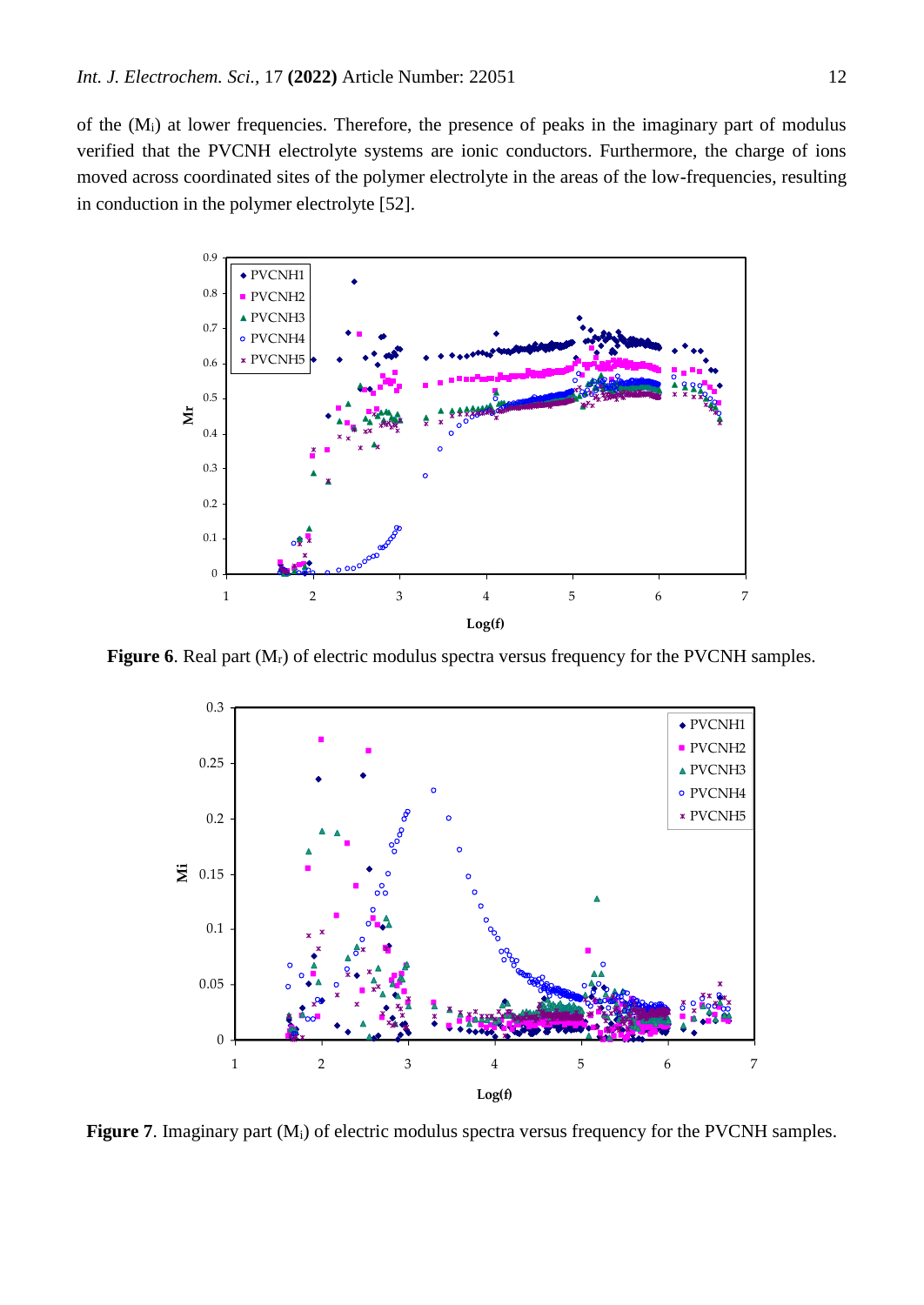## **4. CONCLUSION**

In conclusion, the influence of NH4SCN salt as an ionic source in improving PVC-based solid polymer electrolyte via solution casting technique was investigated. The electrical characteristics of the PVC polymer electrolyte films at room temperature were investigated using impedance and dielectric measurements. It was demonstrated that increasing the quantity of salt was improved the system's ionic conductivity. According to the EIS study, raising the NH4SCN concentration is reduces the resistance of charge transfer due to an increase in charge carrier density. The maximum ionic conductivity was obtained for the PVCNH4 based electrolyte, which was  $(2.86 \times 10^{-8})$  S/cm. The dielectric study confirmed the conductivity trends, and it was improved that the ions relaxations are non-Debye behavior. The dielectric modulus was investigated; the existence of peaks in the imaginary parts of the modulus indicates that the polymer electrolytes are ionic conductors.

### ACKNOWLEDGEMENT

The authors gratefully acknowledge the financial support for this study from Ministry of Higher Education and Scientific Research-Kurdish National Research Council (KNRC), KRG/Iraq.

## CONFLICTS OF INTEREST

The authors declare no conflicts of interest.

## **References**

- 1. J.M. Hadi, S.B. Aziz, M.S. Mustafa, M.H. Hamsan, R.T. Abdulwahid, M.F.Z. Kadir, H.O. Ghareeb, *J. Mater. Res. Technol.*, 9 (2020) 9283.
- 2. R.C. Agrawal, R.K. Gupta, *J. Mater. Sci.*, 34 (1999) 1131.
- 3. N.A.M. Noor, M.I.N. Isa, *Adv. Mater. Res.*, 1107 (2015) 230.
- 4. S. Ramesh, K.H. Leen, K. Kumutha, A.K. Arof, *Spectrochim. Acta - Part A Mol. Biomol. Spectrosc.*, 66 (2007) 1237.
- 5. S. Ramesh, A.H. Yahaya, A.K. Arof, *Solid State Ionics*, 152–153 (2002) 291.
- 6. S.B. Aziz, J.M. Hadi, E.M. Elham, R.T. Abdulwahid, S.R. Saeed, A.S. Marf, W.O. Karim, M.F.Z. Kadir, *Polymers (Basel).*, 12 (2020) 1938.
- 7. J.M. Hadi, S.B. Aziz, M.S. Mustafa, M.A. Brza, M.H. Hamsan, M.F.Z. Kadir, H.O. Ghareeb, S.A. Hussein, *Int. J. Electrochem. Sci.*, 15 (2020) 4671.
- 8. F.H. Muhammad, R.H.Y. Subban, T. Winie, *Mater. Today Proc.*, 4 (2017) 5130.
- 9. P. Vickraman, S. Ramamurthy, *Mater. Lett.*, 60 (2006) 3431.
- 10. S.B. Aziz, F. Ali, H. Anuar, T. Ahamad, W.O. Kareem, M.A. Brza, M.F.Z. Kadir, O.A. Abu Ali, D.I. Saleh, A.S.F.M. Asnawi, J.M. Hadi, S.M. Alshehri, *Alexandria Eng. J.* (2021).
- 11. J.M. Hadi, S.B. Aziz, M.F.Z. Kadir, Y.A. El-Badry, T. Ahamad, E.E. Hussein, A.S.F.M. Asnawi, R.M. Abdullah, S.M. Alshehri, *Arab. J. Chem.*, 14 (2021) 103394.
- 12. S.D. Gong, Y. Huang, H.J. Cao, Y.H. Lin, Y. Li, S.H. Tang, M.S. Wang, X. Li, *J. Power Sources*, 307 (2016) 624.
- 13. S.B. Aziz, M.M. Nofal, M.F.Z. Kadir, E.M.A. Dannoun, M.A. Brza, J.M. Hadi, R.M. Abdulla, *Materials (Basel).*, 14 (2021) 1994.
- 14. M.S. Mustafa, H.O. Ghareeb, S.B. Aziz, M.A. Brza, S. Al‐zangana, J.M. Hadi, M.F.Z. Kadir, *Membranes (Basel).*, 10 (2020) 1.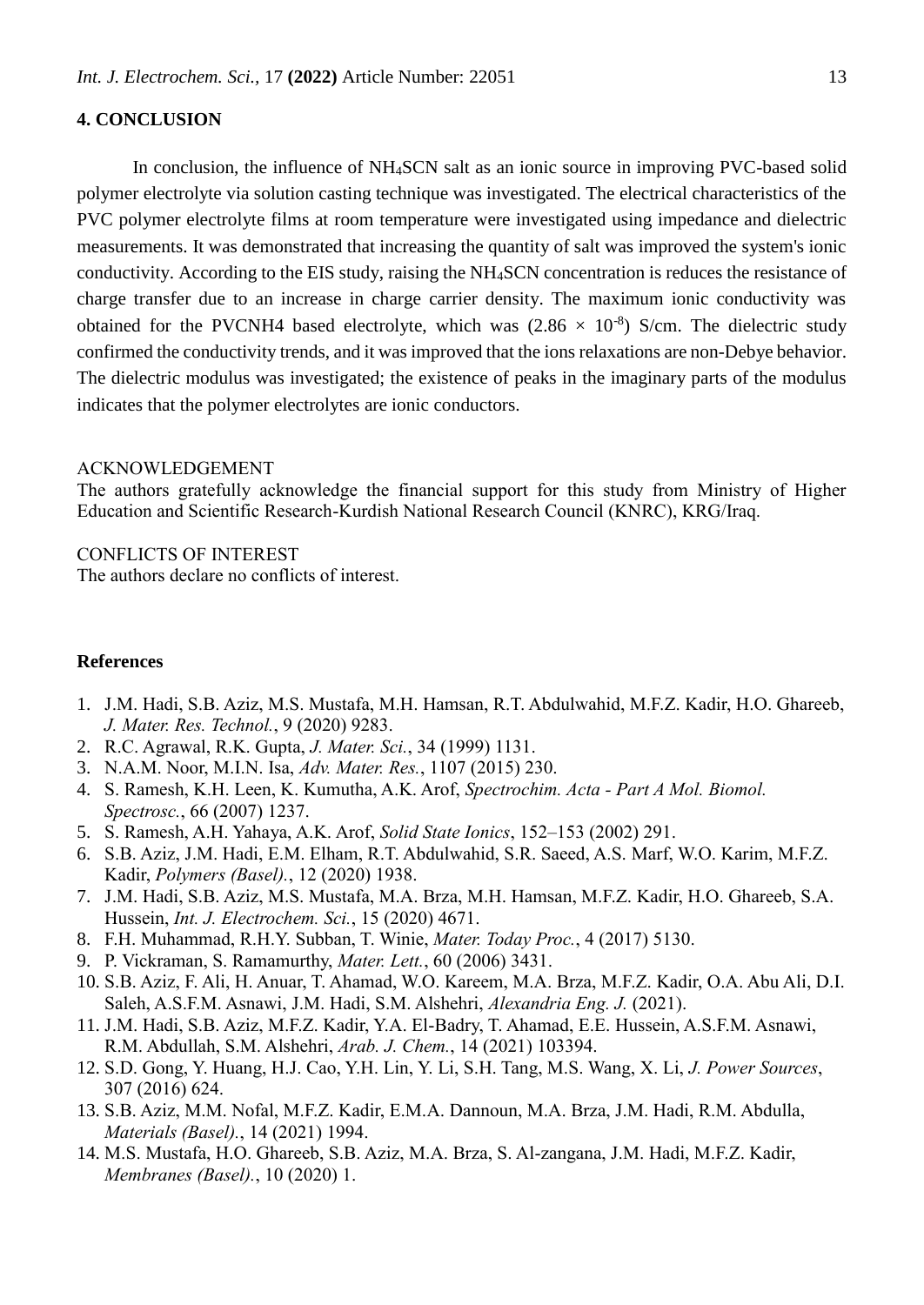- 15. M.A. Brza, S.B. Aziz, H. Anuar, S.M. Alshehri, F. Ali, T. Ahamad, J.M. Hadi, *Membranes (Basel).*, 11 (2021) 296.
- 16. S. Sikkanthar, S. Karthikeyan, S. Selvasekarapandian, D. Arunkumar, H. Nithya, K. Junichi, *Ionics (Kiel).*, 22 (2016) 1085.
- 17. S.B. Aziz, E.M.A. Dannoun, M.H. Hamsan, H.O. Ghareeb, M.M. Nofal, W.O. Karim, A.S.F.M. Asnawi, J.M. Hadi, M.F.Z.A. Kadir, *Polymers (Basel).*, 13 (2021) 1.
- 18. N.A. Nik-Aziz, N.K. Idris, M.I.N. Isa, *Int. J. Phys. Sci.*, 5 (2010) 748.
- 19. N.A. Shamsuri, S.N.A. Zaine, Y.M. Yusof, W.Z.N. Yahya, M.F. Shukur, *Ionics (Kiel).*, 26 (2020) 6083.
- 20. M.M. Nofal, S.B. Aziz, J.M. Hadi, R.T. Abdulwahid, E.M.A. Dannoun, A.S. Marif, S. Al-Zangana, Q. Zafar, M.A. Brza, M.F.Z. Kadir, *Materials (Basel).*, 13 (2020) 1.
- 21. S.B. Aziz, M.M. Nofal, R.T. Abdulwahid, M. F. Z. Kadir, J.M. Hadi, M.M. Hussien, W.O. Kareem, E.M.A. Dannoun, S.R. Saeed, *Results Phys.*, 29 (2021) 104770.
- 22. X. Qian, N. Gu, Z. Cheng, X. Yang, E. Wang, S. Dong, *Electrochim. Acta*, 46 (2001) 1829.
- 23. S.B. Aziz, A.S.F.M. Asnawi, R.T. Abdulwahid, H.O. Ghareeb, S.M. Alshehri, T. Ahamad, J.M. Hadi, M.F.Z. Kadir, *J. Mater. Res. Technol.*, 13 (2021) 933.
- 24. A.S. Samsudin, M.I.N. Isa, *Bull. Mater. Sci.*, 35 (2012) 1123.
- 25. M.H. Hamsan, S.B. Aziz, M.M. Nofal, M.A. Brza, R.T. Abdulwahid, J.M. Hadi, W.O. Karim, M.F.Z. Kadir, *J. Mater. Res. Technol.*, 9 (2020) 10635.
- 26. A.K. Arof, S. Amirudin, S.Z. Yusof, I.M. Noor, *Phys. Chem. Chem. Phys.*, 16 (2014) 1856.
- 27. S.B. Aziz, M.A. Brza, E.M.A. Dannoun, M.H. Hamsan, J.M. Hadi, M.F.Z. Kadir, R.T. Abdulwahid, *Molecules*, 25 (2020) 4503.
- 28. S. Ramesh, G.B. Teh, R.F. Louh, Y.K. Hou, P.Y. Sin, L.J. Yi, *Sadhana - Acad. Proc. Eng. Sci.*, 35 (2010) 87.
- 29. J.M. Hadi, S.B. Aziz, S.R. Saeed, M.A. Brza, R.T. Abdulwahid, M.H. Hamsan, R.M. Abdullah, M.F.Z. Kadir, S.K. Muzakir, Membranes (Basel)., 10 (2020) 1.
- 30. S.B. Aziz, A.S.F.M. Asnawi, M.F.Z. Kadir, S.M. Alshehri, T. Ahamad, Y.M. Yusof, J.M. Hadi, *Polymers (Basel).*, 13 (2021) 1183.
- 31. F.H. Muhammad, R.H.Y. Subban, T. Winie, Mater. Today Proc., 4 (2017) 5130–5137.
- 32. S.B. Aziz, R.B. Marif, M.A. Brza, M.H. Hamsan, M.F.Z. Kadir, *Polymers (Basel).*, 11 (2019) 1.
- 33. F.Ç. Cebeci, H. Geyik, E. Sezer, A. SezaiSarac, *J. Electroanal. Chem.*, 610 (2007) 113.
- 34. A. Eftekhari, *J. Mater. Chem. A*, 6 (2018) 2866.
- 35. R. Vergaz, D. Barrios, J.M. Sánchez-Pena, C.G. Pozo-Gonzalo, M. Salsamendi, *Sol. Energy Mater. Sol. Cells*, 93 (2009) 2125.
- 36. White, H., & Van Atta, E. *Review of Scientific Instruments*, 3(5), (1932) 235.
- 37. Pritam, A. Arya, A.L. Sharma, *Ionics (Kiel).*, 26 (2020) 745.
- 38. M.H. Hamsan, M.F. Shukur, S.B. Aziz, M.F.Z. Kadir, *Bull. Mater. Sci.*, 42 (2019) 1.
- 39. S.K. Deraman, N.S. Mohamed, R.H.Y. Subban, *SainsMalaysiana*, 43 (2014) 877.
- 40. A.M. Zulkifli, N.I. Aqilah Mat Said, S.B. Aziz, E.M. Ali Dannoun, S. Hisham, S. Shah, A.A. Bakar, Z.H. Zainal, H.A. Tajuddin, J.M. Hadi, M.A. Brza, S.R. Saeed, P.O. Amin, Molecules, 25 (2020) 4115.
- 41. M.M. Nofal, J. M. Hadi, S.B. Aziz, M.A. Brza, A.S.F.M. Asnawi, E.M.A. Dannoun, A.M. Abdullah, M.F.Z. Kadir, *Materials*, 14 (2021) 4859*.*
- 42. A. Arya, A. L. Sharma, *J. Phys. D. Appl. Phys.*, 51 (2018) 045504.
- 43. M.A. Brza, S.B. Aziz, H. Anuar, F. Ali, R.T. Abdulwahid, J.M. Hadi, *Int. J. Electrochem. Sci.*, 16 (2021) 1.
- 44. M. Jaipal Reddy, P.P. Chu, *Electrochim. Acta*, 47 (2002) 1189.
- 45. A.M. Zulkifli, N.I.A.M. Said, S.B. Aziz, S. Hisham, S. Shah, A.A. Bakar, Z.H.Z. Abidin, H.A. Tajuddin, L. Sulaiman, M.A. Brza, J.M. Hadi, S. Al-Zangana, *Int. J. Electrochem. Sci*., 15 (2020) 7434.